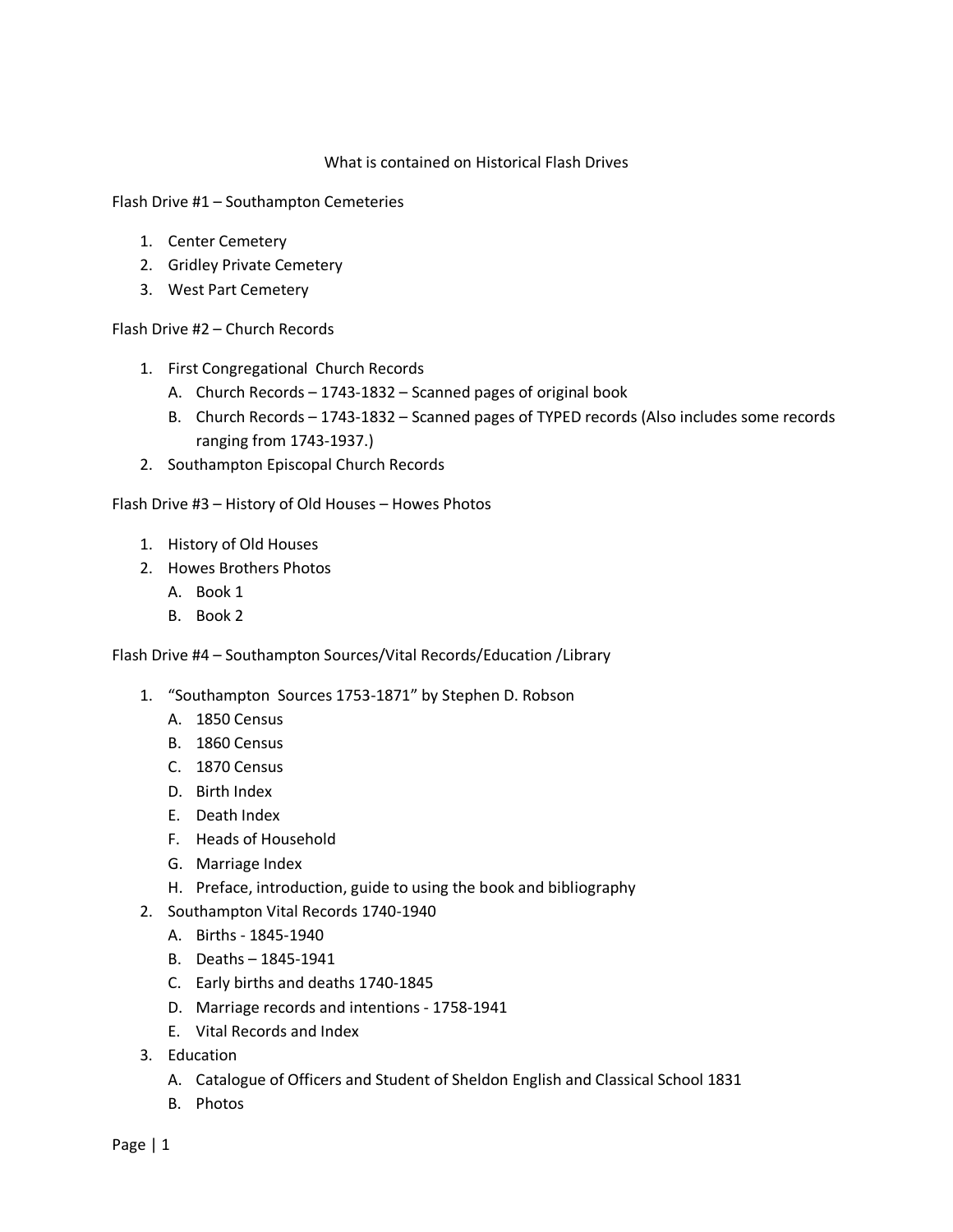- C. Sheldon Academy
- D. The School Primer
- 4. Edwards Public Library
	- A. History of Edwards Library
	- B. Constitution
	- C. Original catalog
	- D. Librarian's Report
	- E. Photos

Flash Drive #5 – Jonathan Judd, Jr. Diary

- 1. Jonathan Judd, Jr. Diaries Summary
- 2. Vol. 1- Scanned original pages
- 3. Vol. 2-Scanned typed pages
- 4. Vol. 3-Scanned typed pages
- 5. Vol. 4-Scanned typed pages

Flash Drive #6 – Business - pt.1

- 1. Business-pt.1
	- A. Account book Dr. Sylvester Woodbridge
	- B. Asa Judd Ledger
	- C. Jonathan Judd, Jr. Daybook
	- D. Sardis Chapman Daybook

Flash Drive #7 – Business – pt. 2

- 1. Business-pt.2
	- A. Ledger of Sardis Chapman
	- B. Paul Chapman Ledger
- 2. Town Life
	- A. Southampton Records 1741-1791 Book 2
	- B. Town documents
		- 1. Misc. original documents
		- 2. Property deeds originals
		- 3. State Aid papers 1864